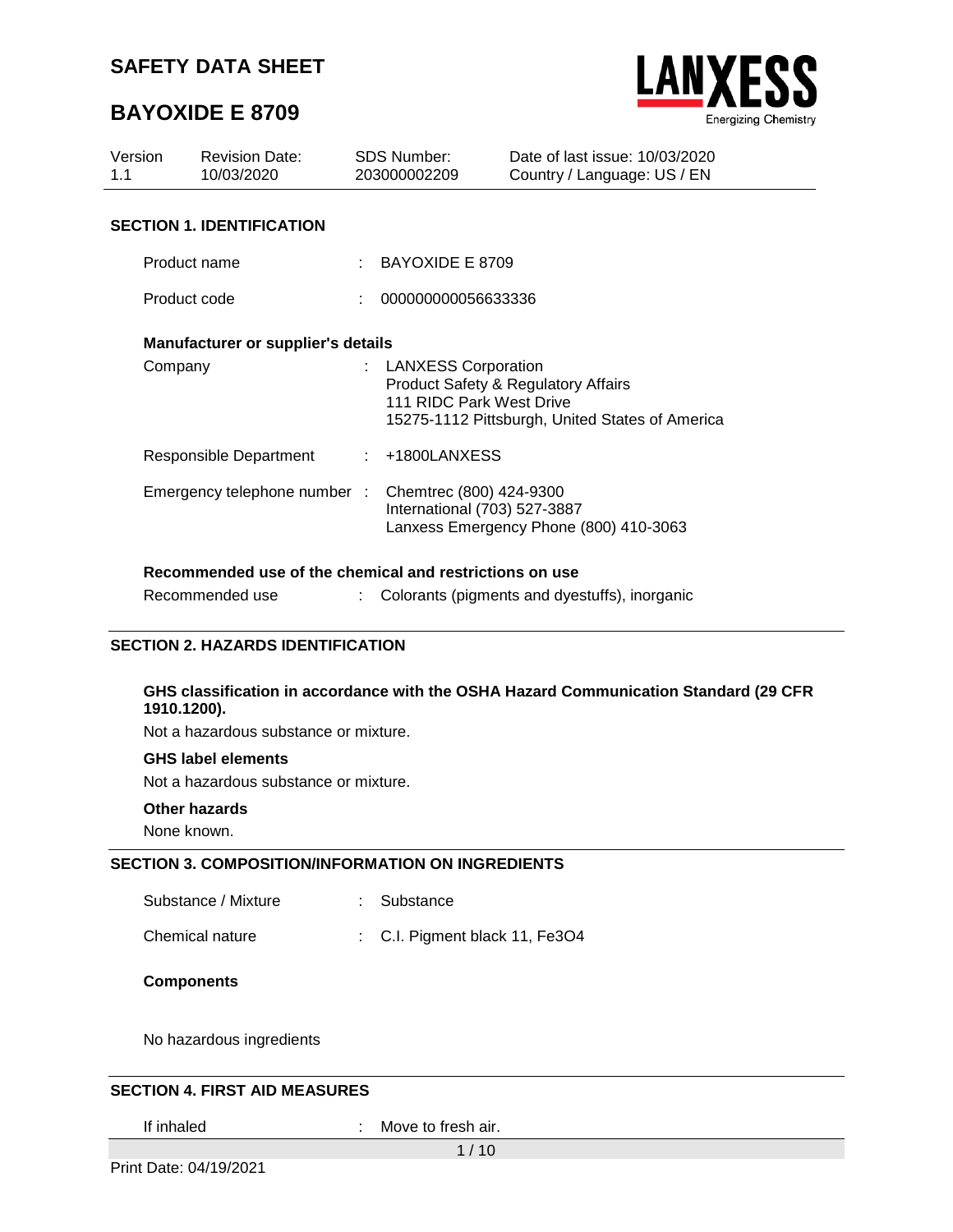# **BAYOXIDE E 8709**



| Version<br>1.1          | <b>Revision Date:</b><br>10/03/2020                         |  | SDS Number:<br>203000002209                                                                                                                                                                                                                  | Date of last issue: 10/03/2020<br>Country / Language: US / EN                                                               |  |  |
|-------------------------|-------------------------------------------------------------|--|----------------------------------------------------------------------------------------------------------------------------------------------------------------------------------------------------------------------------------------------|-----------------------------------------------------------------------------------------------------------------------------|--|--|
|                         |                                                             |  |                                                                                                                                                                                                                                              | Get medical attention if symptoms occur.                                                                                    |  |  |
| In case of skin contact |                                                             |  |                                                                                                                                                                                                                                              | Wash off with plenty of water.<br>Continue to rinse for at least 10 minutes.<br>Wash contaminated clothing before re-use.   |  |  |
|                         | In case of eye contact                                      |  | Immediately flush eyes with plenty of water, occasionally lifting<br>the upper and lower eyelids.<br>If easy to do, remove contact lens, if worn.<br>Continue to rinse for at least 10 minutes.<br>Get medical attention if symptoms appear. |                                                                                                                             |  |  |
|                         | If swallowed                                                |  | Get medical attention if symptoms occur.                                                                                                                                                                                                     |                                                                                                                             |  |  |
|                         | Most important symptoms and effects, both acute and delayed |  |                                                                                                                                                                                                                                              |                                                                                                                             |  |  |
|                         | Symptoms                                                    |  | ing and stinging.                                                                                                                                                                                                                            | May cause irritation with symptoms of reddening and itching.<br>Eye: May cause irritation with symptoms of reddening, tear- |  |  |
| Effects                 |                                                             |  |                                                                                                                                                                                                                                              | May cause mechanical irritation (abrasion).                                                                                 |  |  |

## **SECTION 5. FIREFIGHTING MEASURES**

| Suitable extinguishing media :                                        | In case of fire, use water spray (fog), foam, dry chemical or<br>$CO2$ .                                                                                                                                                                                                                                                                                                                        |
|-----------------------------------------------------------------------|-------------------------------------------------------------------------------------------------------------------------------------------------------------------------------------------------------------------------------------------------------------------------------------------------------------------------------------------------------------------------------------------------|
| Unsuitable extinguishing<br>media                                     | : None known.                                                                                                                                                                                                                                                                                                                                                                                   |
| Specific hazards during fire- : No information available.<br>fighting |                                                                                                                                                                                                                                                                                                                                                                                                 |
| ucts                                                                  | Hazardous combustion prod- : The product itself does not burn.                                                                                                                                                                                                                                                                                                                                  |
| Further information                                                   | : Standard procedure for chemical fires.<br>Promptly isolate the scene by removing all persons from the<br>vicinity of the incident if there is a fire.<br>Use extinguishing measures that are appropriate to local cir-<br>cumstances and the surrounding environment.<br>Fire residues and contaminated fire extinguishing water must<br>be disposed of in accordance with local regulations. |
| Special protective equipment :<br>for firefighters                    | Fire-fighters should wear appropriate protective equipment<br>and self-contained breathing apparatus (SCBA) with a full<br>face-piece operated in positive pressure mode.                                                                                                                                                                                                                       |

## **SECTION 6. ACCIDENTAL RELEASE MEASURES**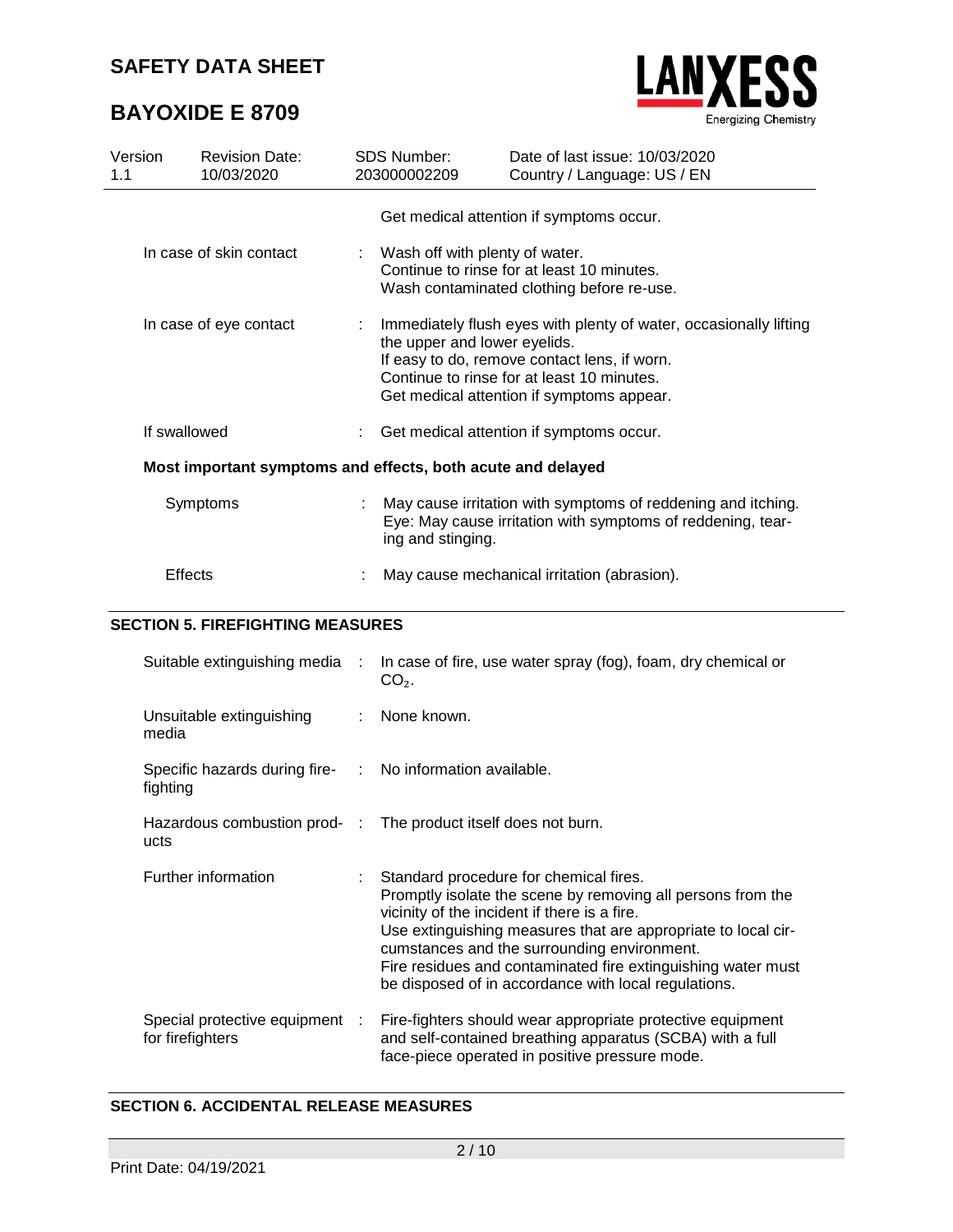# **BAYOXIDE E 8709**



| Version<br>1.1 | <b>Revision Date:</b><br>10/03/2020                                             | <b>SDS Number:</b><br>203000002209                                                                         | Date of last issue: 10/03/2020<br>Country / Language: US / EN                                                                |
|----------------|---------------------------------------------------------------------------------|------------------------------------------------------------------------------------------------------------|------------------------------------------------------------------------------------------------------------------------------|
|                | Personal precautions, protec- :<br>tive equipment and emer-<br>gency procedures | suitable training.<br>Avoid breathing dust.<br>Use personal protective equipment.<br>Avoid dust formation. | No action shall be taken involving any personal risk or without<br>Keep unnecessary and unprotected personnel from entering. |
|                | Environmental precautions                                                       | soil, waterways, drains and sewers.                                                                        | Avoid dispersal of spilled material and runoff and contact with                                                              |
|                | Methods and materials for<br>containment and cleaning up                        | : Move containers from spill area.<br>beled waste container.                                               | Vacuum or sweep up material and place in a designated, la-<br>Dispose of wastes in an approved waste disposal facility.      |

## **SECTION 7. HANDLING AND STORAGE**

| Advice on protection against<br>fire and explosion | ÷  | Provide appropriate exhaust ventilation at places where dust<br>is formed.                                                                                                                                                                                                                                                                                                                                                                  |
|----------------------------------------------------|----|---------------------------------------------------------------------------------------------------------------------------------------------------------------------------------------------------------------------------------------------------------------------------------------------------------------------------------------------------------------------------------------------------------------------------------------------|
| Advice on safe handling                            |    | For personal protection see section 8.<br>Smoking, eating and drinking should be prohibited in the ap-<br>plication area.                                                                                                                                                                                                                                                                                                                   |
|                                                    |    | Workers should wash hands and face before eating, drinking<br>and smoking.                                                                                                                                                                                                                                                                                                                                                                  |
| Conditions for safe storage                        | ÷. | Store in accordance with local regulations.<br>Store in original container protected from direct sunlight in a<br>dry, cool and well-ventilated area, away from incompatible<br>materials (see Section 10) and food and drink.<br>Keep containers tightly closed in a dry, cool and well-<br>ventilated place.<br>Electrical installations / working materials must comply with<br>the technological safety standards.                      |
|                                                    |    | Do not store near sources of heat (furnaces, kilns, boilers,<br>$etc.$ ).<br>Exposure to excessive heat may cause this product to be-<br>come unstable (slowly auto-oxidize) which generates addi-<br>tional heat. Under certain circumstances this heat generation<br>may be sufficient to cause combustible materials to ignite. Do<br>not store near strong oxidizers, sources of heat, or near flam-<br>mable or combustible materials. |
| Materials to avoid                                 |    | No materials to be especially mentioned.                                                                                                                                                                                                                                                                                                                                                                                                    |
| Further information on stor-<br>age stability      |    | Keep in a dry place.                                                                                                                                                                                                                                                                                                                                                                                                                        |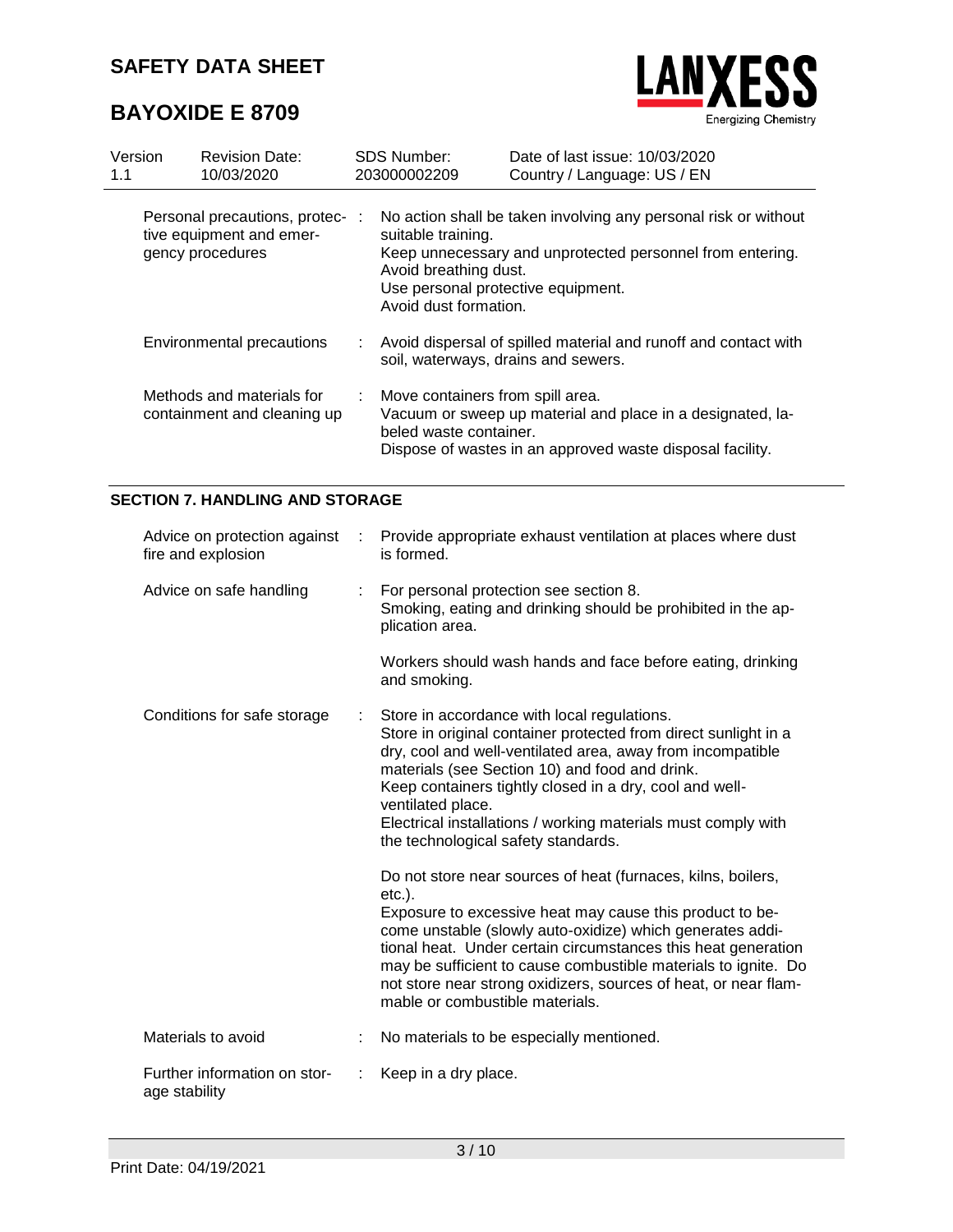

# **BAYOXIDE E 8709**

| Version | <b>Revision Date:</b> | SDS Number:  | Date of last issue: 10/03/2020 |
|---------|-----------------------|--------------|--------------------------------|
| 1.1     | 10/03/2020            | 203000002209 | Country / Language: US / EN    |

## **SECTION 8. EXPOSURE CONTROLS/PERSONAL PROTECTION**

| <b>Components with workplace control parameters</b><br>Contains no substances with occupational exposure limit values. |                                                                                                           |                                                                                                                                                                                                                                                              |  |  |  |
|------------------------------------------------------------------------------------------------------------------------|-----------------------------------------------------------------------------------------------------------|--------------------------------------------------------------------------------------------------------------------------------------------------------------------------------------------------------------------------------------------------------------|--|--|--|
| <b>Engineering measures</b>                                                                                            | : Good general ventilation should be sufficient to control work-<br>er exposure to airborne contaminants. |                                                                                                                                                                                                                                                              |  |  |  |
| Personal protective equipment                                                                                          |                                                                                                           |                                                                                                                                                                                                                                                              |  |  |  |
| Respiratory protection                                                                                                 | ÷.                                                                                                        | Dust-protection mask if there is a risk of dust formation.                                                                                                                                                                                                   |  |  |  |
| Hand protection<br>Material                                                                                            | ÷                                                                                                         | Gloves                                                                                                                                                                                                                                                       |  |  |  |
| Remarks                                                                                                                | ÷                                                                                                         | The suitability for a specific workplace should be discussed<br>with the producers of the protective gloves. After contamina-<br>tion with product change the gloves immediately and dispose<br>of them according to relevant national and local regulations |  |  |  |
| Eye protection                                                                                                         |                                                                                                           | Safety glasses with side-shields                                                                                                                                                                                                                             |  |  |  |
| Skin and body protection                                                                                               |                                                                                                           | Wear suitable protective clothing.                                                                                                                                                                                                                           |  |  |  |
| Hygiene measures                                                                                                       | t.                                                                                                        | General industrial hygiene practice.<br>When using do not eat, drink or smoke.<br>Wash face, hands and any exposed skin thoroughly after<br>handling.<br>Wash contaminated clothing before reusing.                                                          |  |  |  |

### **SECTION 9. PHYSICAL AND CHEMICAL PROPERTIES**

| Appearance                  | powder<br>t.                     |
|-----------------------------|----------------------------------|
| Colour                      | black<br>t.                      |
| Odour                       | odourless<br>t.                  |
| Odour Threshold             | No data available<br>t.          |
| pH                          | $: 7 - 10$<br>Concentration: 5 % |
| Melting point/range         | : > 1,832 °F / > 1,000 °C        |
| Boiling point/boiling range | : No data available              |
|                             | 4/10                             |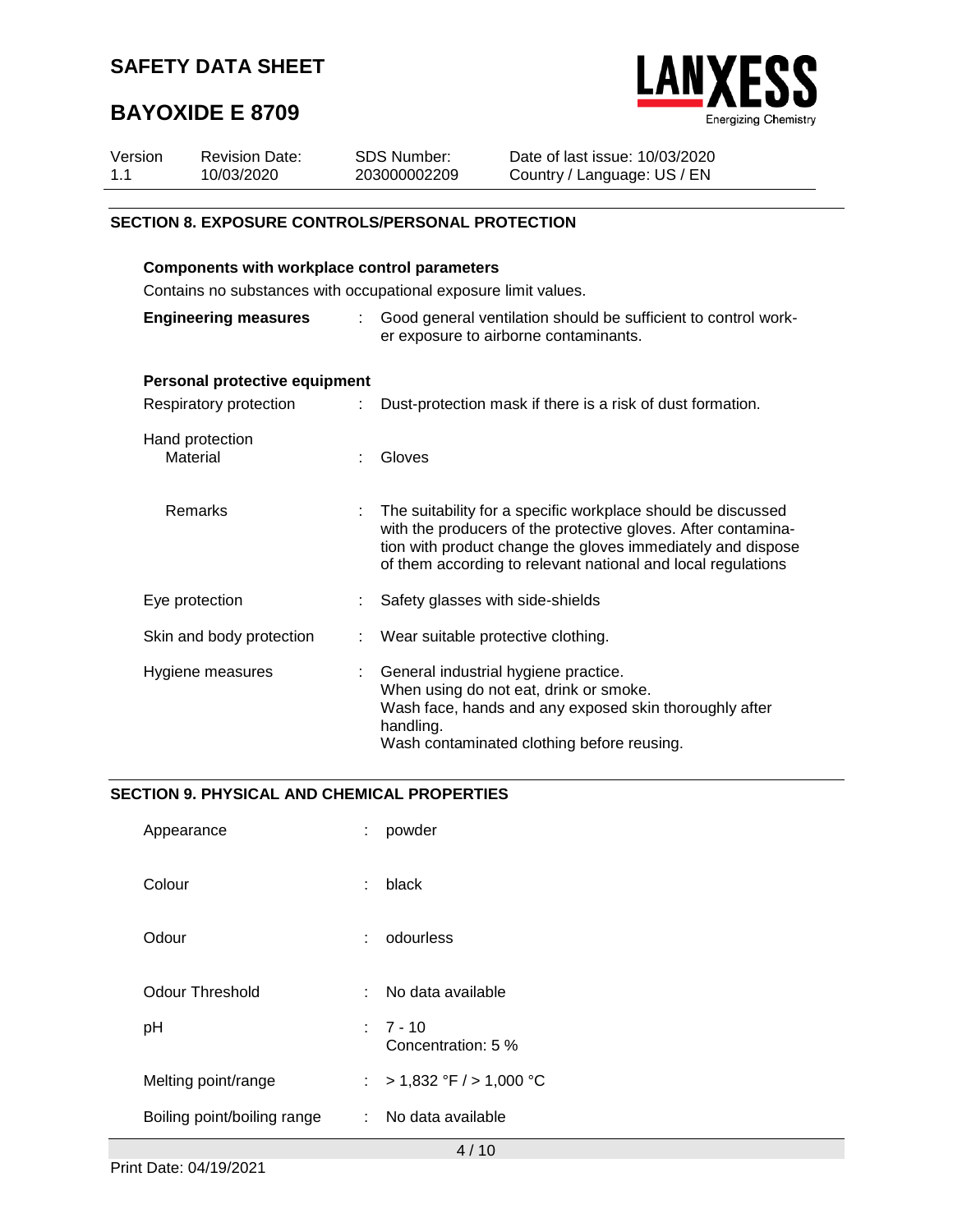# **BAYOXIDE E 8709**



| Version<br>1.1 |                 | <b>Revision Date:</b><br>10/03/2020                 |                             | <b>SDS Number:</b><br>203000002209          | Date of last issue: 10/03/2020<br>Country / Language: US / EN |
|----------------|-----------------|-----------------------------------------------------|-----------------------------|---------------------------------------------|---------------------------------------------------------------|
|                |                 |                                                     |                             | No data available                           |                                                               |
|                | Flash point     |                                                     |                             |                                             |                                                               |
|                |                 | Evaporation rate                                    |                             | No data available                           |                                                               |
|                | Self-ignition   |                                                     |                             | No data available                           |                                                               |
|                |                 | Burning number                                      | ÷                           | No data available                           |                                                               |
|                |                 | Upper explosion limit / Upper<br>flammability limit | ÷                           | No data available                           |                                                               |
|                |                 | Lower explosion limit / Lower<br>flammability limit | ÷                           | No data available                           |                                                               |
|                |                 | Vapour pressure                                     | ÷                           | No data available                           |                                                               |
|                |                 | Relative density                                    |                             | No data available                           |                                                               |
|                | Density         |                                                     |                             | 4.6 g/cm3 (68 $\degree$ F / 20 $\degree$ C) |                                                               |
|                | Solubility(ies) | Water solubility                                    | ÷                           | insoluble                                   |                                                               |
|                |                 | Solubility in other solvents                        | ÷                           | No data available                           |                                                               |
|                | octanol/water   | Partition coefficient: n-                           |                             | No data available                           |                                                               |
|                |                 | Decomposition temperature                           | $\mathcal{L}^{\mathcal{L}}$ | >176 °F / > 80 °C                           |                                                               |
|                | Viscosity       | Viscosity, dynamic                                  |                             | No data available                           |                                                               |
|                |                 | Viscosity, kinematic                                | ÷                           | No data available                           |                                                               |
|                |                 | <b>Explosive properties</b>                         |                             | No data available                           |                                                               |
|                |                 | Oxidizing properties                                |                             | No data available                           |                                                               |

## **SECTION 10. STABILITY AND REACTIVITY**

| Reactivity          | ÷ | No specific test data related to reactivity available for this<br>product or its ingredients. |  |  |
|---------------------|---|-----------------------------------------------------------------------------------------------|--|--|
| Chemical stability  | ÷ | The product is chemically stable.                                                             |  |  |
| tions               |   | Possibility of hazardous reac- : No dangerous reaction known under conditions of normal use.  |  |  |
| Conditions to avoid |   | Excessive temperatures. At temperatures greater than 176 F                                    |  |  |
|                     |   | 5/10                                                                                          |  |  |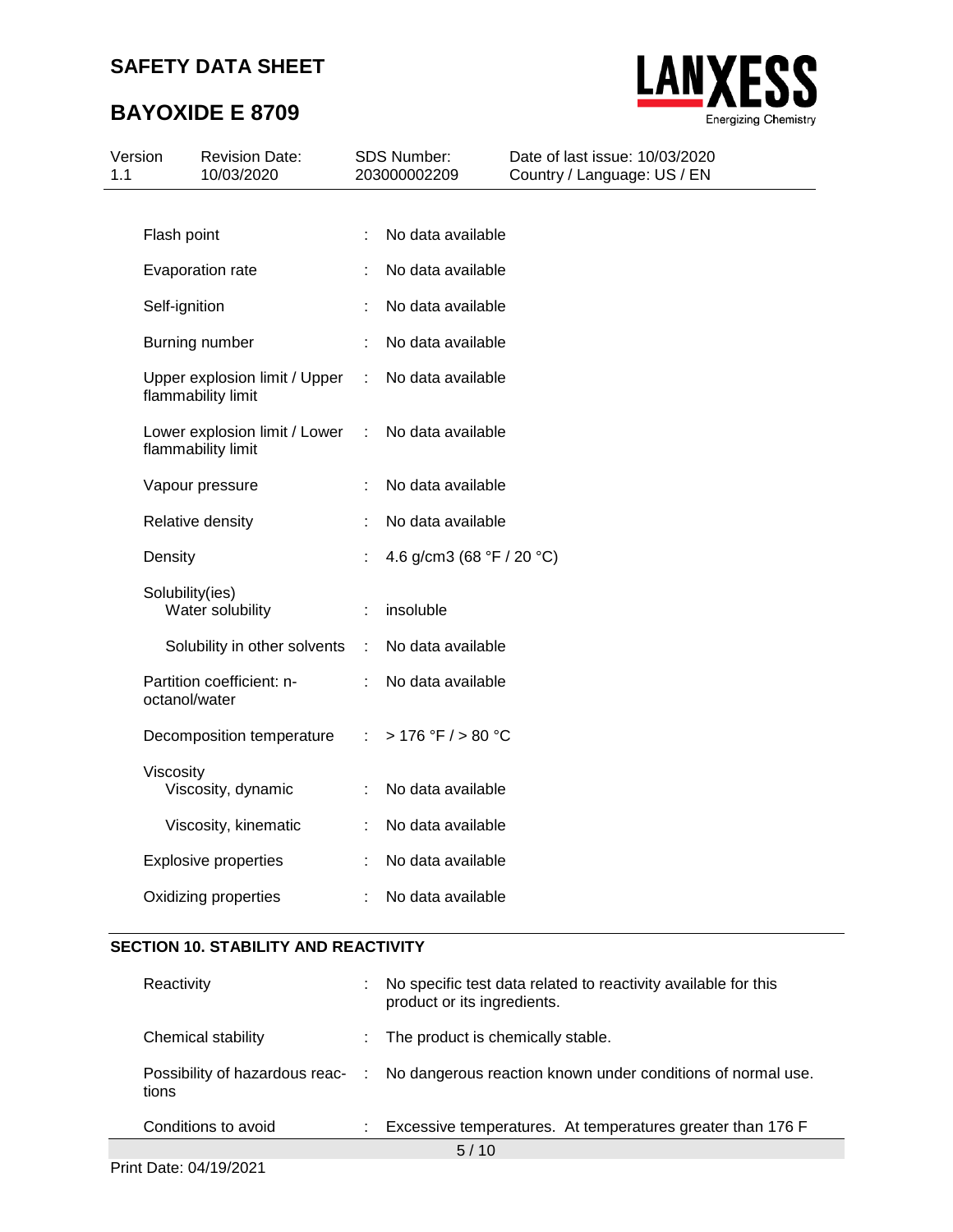# **BAYOXIDE E 8709**



| Version<br>1.1 | <b>Revision Date:</b><br>10/03/2020 | SDS Number:<br>203000002209 | Date of last issue: 10/03/2020<br>Country / Language: US / EN                                                                                                                                                           |
|----------------|-------------------------------------|-----------------------------|-------------------------------------------------------------------------------------------------------------------------------------------------------------------------------------------------------------------------|
|                |                                     |                             | (80 C), this product may become unstable and slowly auto-<br>oxidize into Fe2O3 which generates additional heat. Under<br>certain conditions this heat may be sufficient to cause com-<br>bustible materials to ignite. |
|                | Incompatible materials              | No specific data.           |                                                                                                                                                                                                                         |
|                | Hazardous decomposition<br>products |                             | No decomposition if stored and applied as directed.                                                                                                                                                                     |

### **SECTION 11. TOXICOLOGICAL INFORMATION**

The most important known symptoms and effects are described in Section 2 and/or Section 4.

#### **Information on likely routes of exposure**

Inhalation Eye contact Skin contact

#### **Acute toxicity**

Not classified based on available information.

#### **Skin corrosion/irritation**

Not classified based on available information.

#### **Serious eye damage/eye irritation**

Not classified based on available information.

#### **Respiratory or skin sensitisation**

#### **Skin sensitisation**

Not classified based on available information.

#### **Respiratory sensitisation**

Not classified based on available information.

#### **Germ cell mutagenicity**

Not classified based on available information.

#### **Carcinogenicity**

Not classified based on available information.

- **IARC** No component of this product present at levels greater than or equal to 0.1% is identified as probable, possible or confirmed human carcinogen by IARC.
- **OSHA** No component of this product present at levels greater than or equal to 0.1% is on OSHA's list of regulated carcinogens.
- **NTP** No component of this product present at levels greater than or equal to 0.1% is identified as a known or anticipated carcinogen by NTP.

#### **Reproductive toxicity**

Not classified based on available information.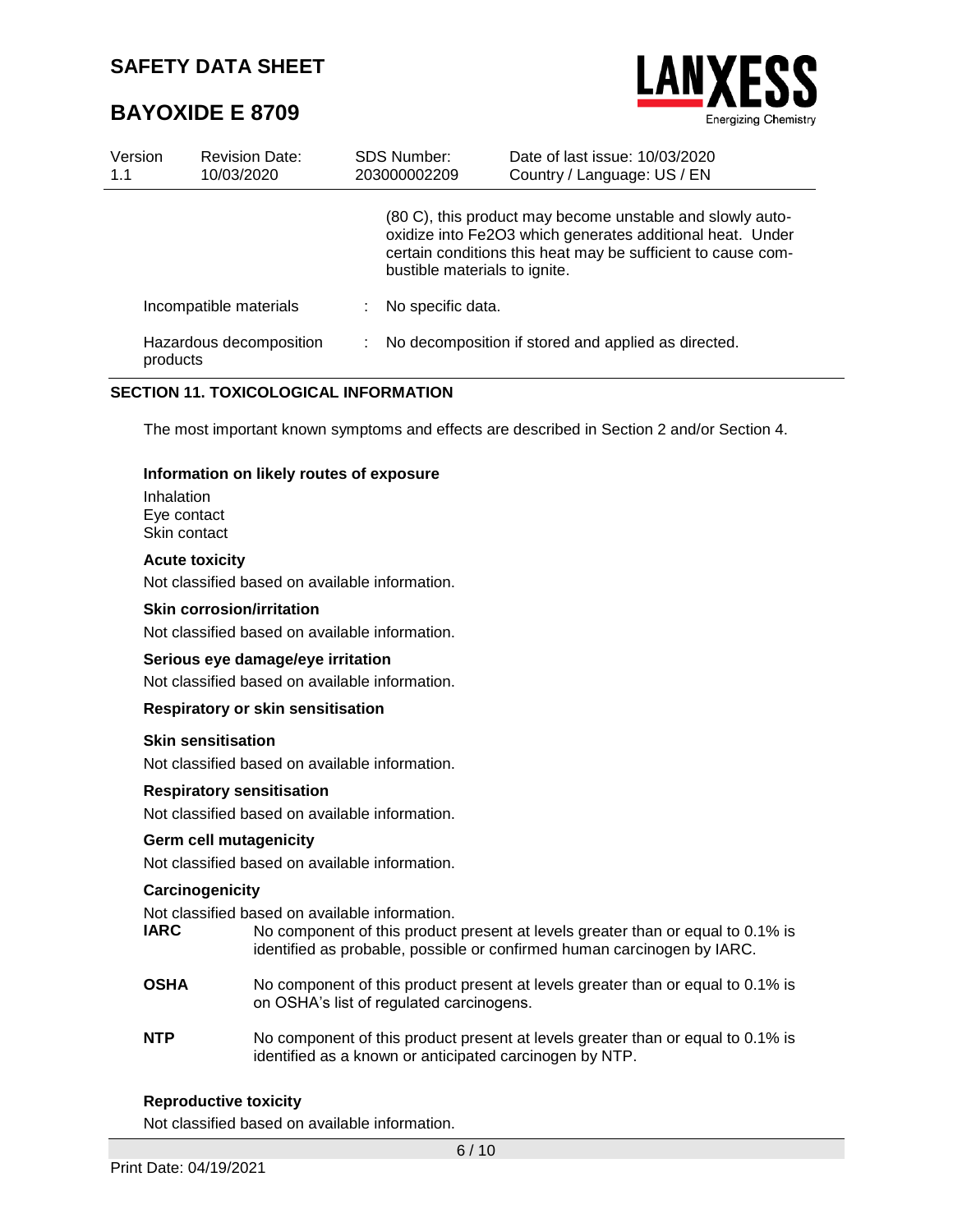# **BAYOXIDE E 8709**



| Version<br>1.1  | <b>Revision Date:</b><br>10/03/2020                                               |  | <b>SDS Number:</b><br>203000002209 | Date of last issue: 10/03/2020<br>Country / Language: US / EN                                                     |  |  |  |  |
|-----------------|-----------------------------------------------------------------------------------|--|------------------------------------|-------------------------------------------------------------------------------------------------------------------|--|--|--|--|
|                 | <b>STOT - single exposure</b>                                                     |  |                                    |                                                                                                                   |  |  |  |  |
|                 | Not classified based on available information.                                    |  |                                    |                                                                                                                   |  |  |  |  |
|                 | <b>STOT - repeated exposure</b><br>Not classified based on available information. |  |                                    |                                                                                                                   |  |  |  |  |
|                 |                                                                                   |  |                                    |                                                                                                                   |  |  |  |  |
|                 | <b>Aspiration toxicity</b><br>Not classified based on available information.      |  |                                    |                                                                                                                   |  |  |  |  |
|                 |                                                                                   |  |                                    |                                                                                                                   |  |  |  |  |
|                 | <b>SECTION 12. ECOLOGICAL INFORMATION</b>                                         |  |                                    |                                                                                                                   |  |  |  |  |
|                 | <b>Ecotoxicity</b>                                                                |  |                                    |                                                                                                                   |  |  |  |  |
|                 | No data available                                                                 |  |                                    |                                                                                                                   |  |  |  |  |
|                 | <b>Persistence and degradability</b>                                              |  |                                    |                                                                                                                   |  |  |  |  |
| <b>Product:</b> |                                                                                   |  |                                    |                                                                                                                   |  |  |  |  |
|                 | Biodegradability                                                                  |  |                                    | Result: The methods for determining the biological degradabil-<br>ity are not applicable to inorganic substances. |  |  |  |  |
|                 | <b>Bioaccumulative potential</b><br>No data available                             |  |                                    |                                                                                                                   |  |  |  |  |
|                 | <b>Mobility in soil</b><br>No data available                                      |  |                                    |                                                                                                                   |  |  |  |  |
|                 | Other adverse effects                                                             |  |                                    |                                                                                                                   |  |  |  |  |
| Product:        |                                                                                   |  |                                    |                                                                                                                   |  |  |  |  |
| mation          | Additional ecological infor-                                                      |  |                                    | Ecotoxicological data are not available.<br>No known significant effects or critical hazards.                     |  |  |  |  |
|                 | <b>SECTION 13. DISPOSAL CONSIDERATIONS</b>                                        |  |                                    |                                                                                                                   |  |  |  |  |

## **Disposal methods**

| RCRA - Resource Conserva-<br>tion and Recovery Authoriza-<br>tion Act | $\ddot{\phantom{a}}$ | If discarded in its purchased form, this product would not be a<br>hazardous waste either by listing or by characteristic. Howev-<br>er, under RCRA, it is the responsibility of the product user to<br>determine at the time of disposal, whether a material contain-<br>ing the product or derived from the product should be classi-<br>fied as a hazardous waste. (40 CFR 261.20-24) |
|-----------------------------------------------------------------------|----------------------|------------------------------------------------------------------------------------------------------------------------------------------------------------------------------------------------------------------------------------------------------------------------------------------------------------------------------------------------------------------------------------------|
| Waste from residues                                                   |                      | The generation of waste should be avoided or minimized<br>wherever possible.<br>This material and its container must be disposed of in a safe<br>way.<br>Empty containers retain product residue; observe all precau-<br>tions for product.<br>Avoid dispersal of spilled material and runoff and contact with<br>soil, waterways, drains and sewers.<br>$-112$                          |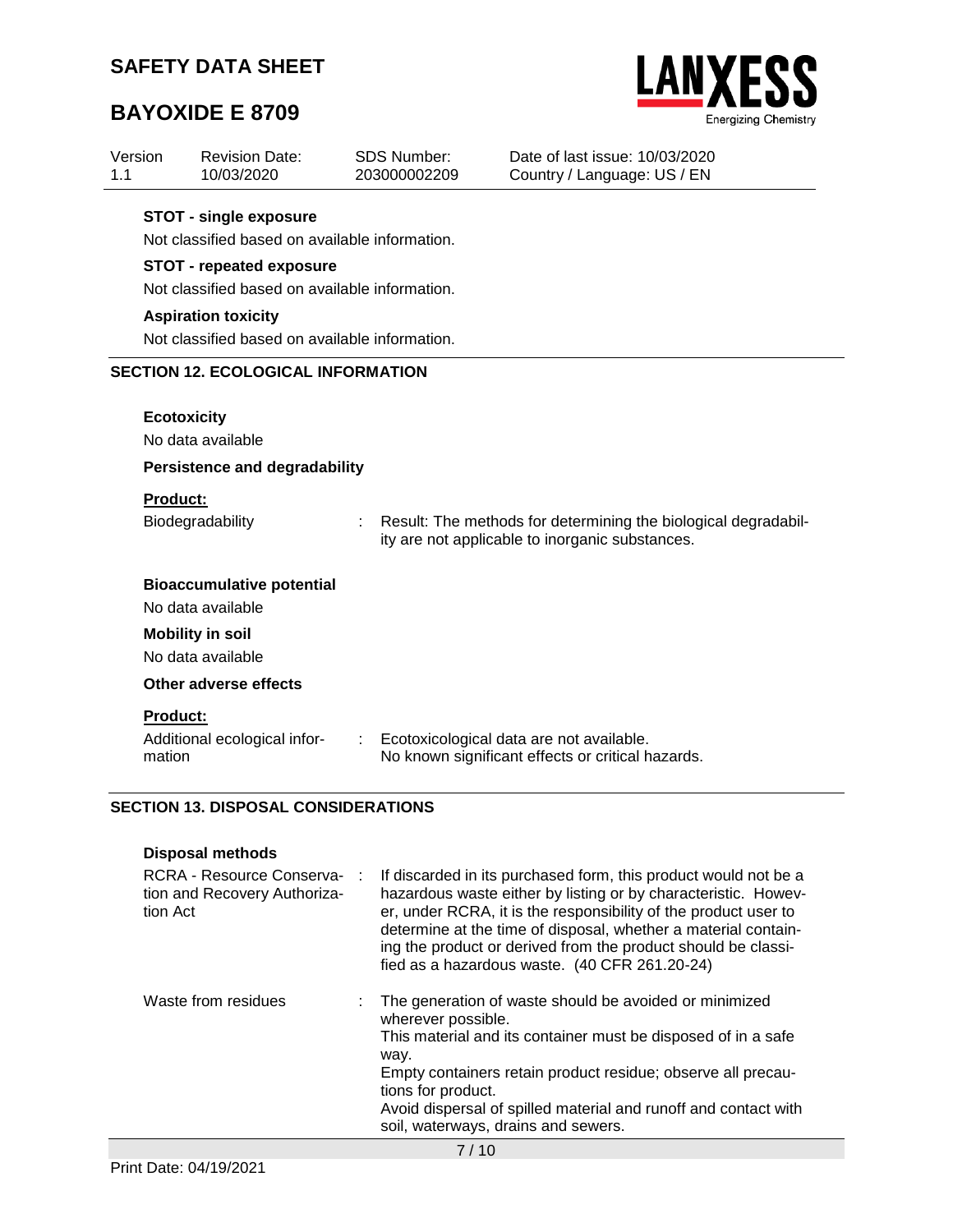# **BAYOXIDE E 8709**



| Version | <b>Revision Date:</b> | <b>SDS Number:</b> | Date of last issue: 10/03/2020 |
|---------|-----------------------|--------------------|--------------------------------|
| $-1.1$  | 10/03/2020            | 203000002209       | Country / Language: US / EN    |
|         |                       |                    |                                |

Waste disposal should be in accordance with existing federal, state, provincial and/or local environmental controls.

#### **SECTION 14. TRANSPORT INFORMATION**

#### **International Regulations**

#### **IATA-DGR**

Not regulated as a dangerous good

#### **IMDG-Code**

Not regulated as a dangerous good

### **Transport in bulk according to Annex II of MARPOL 73/78 and the IBC Code**

Not applicable for product as supplied.

#### **National Regulations**

### **49 CFR**

Not regulated as a dangerous good

Hazard and Handling Notes. : Not dangerous cargo, Keep dry., Keep separated from foodstuffs

### **SECTION 15. REGULATORY INFORMATION**

### **CERCLA Reportable Quantity**

This material does not contain any components with a CERCLA RQ.

### **SARA 302 Extremely Hazardous Substances Threshold Planning Quantity**

This material does not contain any components with a section 302 EHS TPQ.

| SARA 311/312 Hazards |  | No SARA Hazards |
|----------------------|--|-----------------|
|----------------------|--|-----------------|

| <b>SARA 313</b> | : This material does not contain any chemical components with |
|-----------------|---------------------------------------------------------------|
|                 | known CAS numbers that exceed the threshold (De Minimis)      |
|                 | reporting levels established by SARA Title III, Section 313.  |

### **US State Regulations**

| <b>Massachusetts Right To Know</b><br>No components are subject to the Massachusetts Right to Know Act. |                        |    |  |  |
|---------------------------------------------------------------------------------------------------------|------------------------|----|--|--|
| Pennsylvania Right To Know                                                                              |                        |    |  |  |
| C.I. Pigment Black 11                                                                                   | 1317-61-9              | >1 |  |  |
| Pennsylvania Right To Know                                                                              |                        |    |  |  |
| C.I. Pigment Black 11<br>sodium sulphate (Anhydrous)                                                    | 1317-61-9<br>7757-82-6 |    |  |  |

#### **California Prop. 65**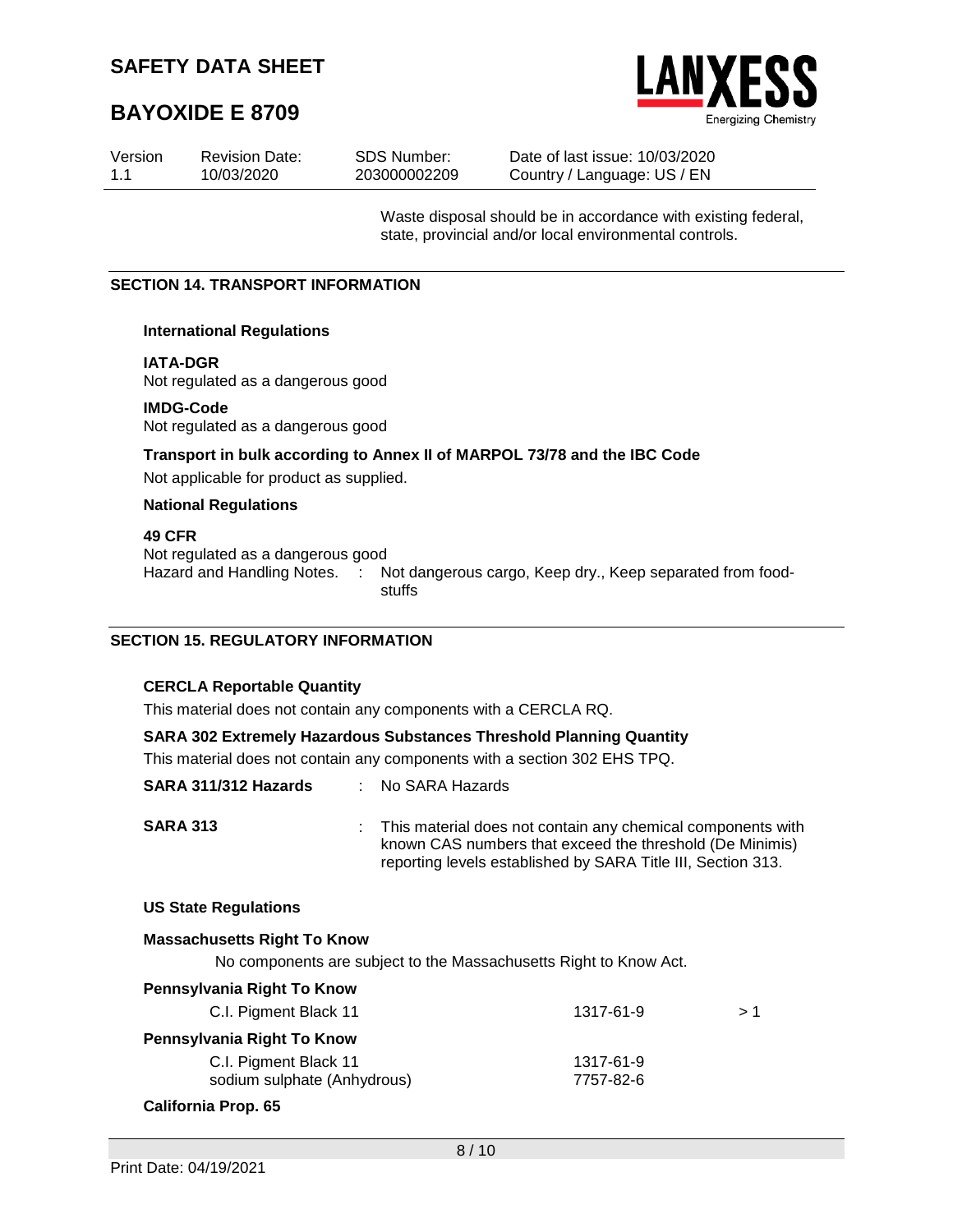



| Version | <b>Revision Date:</b> | SDS Number:  | Date of last issue: 10/03/2020 |
|---------|-----------------------|--------------|--------------------------------|
| 1.1     | 10/03/2020            | 203000002209 | Country / Language: US / EN    |

This product does not contain any chemicals known to State of California to cause cancer, birth defects, or any other reproductive harm.

#### **TSCA inventory**

TSCA **:** All substances listed as active on the TSCA inventory

#### **TSCA list**

No substances are subject to a Significant New Use Rule.

No substances are subject to TSCA 12(b) export notification requirements.

#### **SECTION 16. OTHER INFORMATION**



### **Full text of other abbreviations**

AICS - Australian Inventory of Chemical Substances; ASTM - American Society for the Testing of Materials; bw - Body weight; CERCLA - Comprehensive Environmental Response, Compensation, and Liability Act; CMR - Carcinogen, Mutagen or Reproductive Toxicant; DIN - Standard of the German Institute for Standardisation; DOT - Department of Transportation; DSL - Domestic Substances List (Canada); ECx - Concentration associated with x% response; EHS - Extremely Hazardous Substance; ELx - Loading rate associated with x% response; EmS - Emergency Schedule; ENCS - Existing and New Chemical Substances (Japan); ErCx - Concentration associated with x% growth rate response; ERG - Emergency Response Guide; GHS - Globally Harmonized System; GLP - Good Laboratory Practice; HMIS - Hazardous Materials Identification System; IARC - International Agency for Research on Cancer; IATA - International Air Transport Association; IBC - International Code for the Construction and Equipment of Ships carrying Dangerous Chemicals in Bulk; IC50 - Half maximal in-